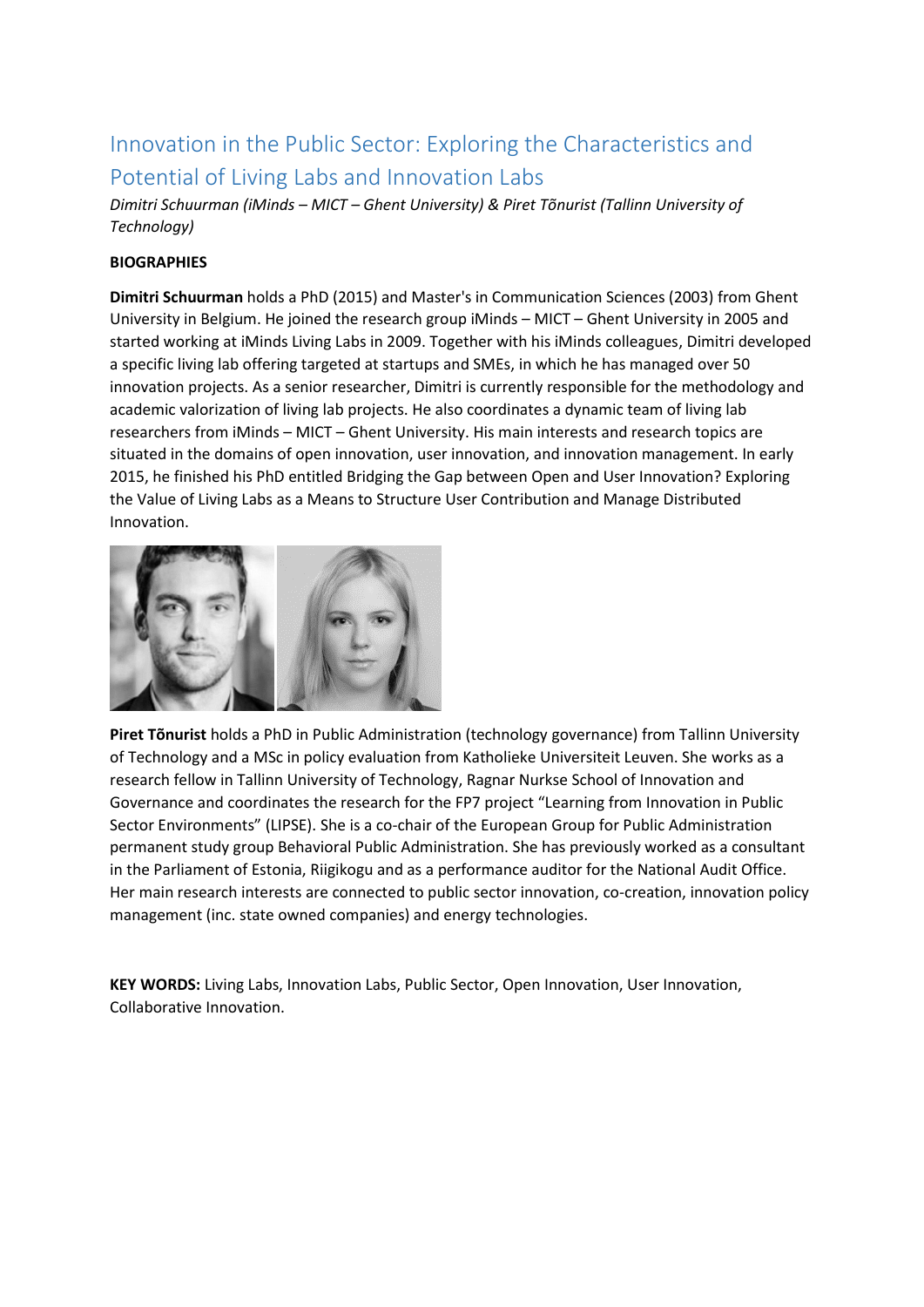## **ABSTRACT**

Living Labs and innovation labs share a lot of common traits and characteristics and are both linked to the public sector, but appear in separated literature streams. Both concepts can be regarded as coping mechanisms to deal with contemporary changes in the innovation landscape and within society as a whole. Both also build further on past initiatives and practices, but both concepts are also struggling to find their own clear identity and *raison d'être*. As they are largely practice-driven, the theoretical underpinnings and foundations are mostly established 'post hoc', making sense of current practice, rather than carefully researching and planning the further development. Starting from a review of the current issues and challenges with innovation in the public sector, we look for links between both concepts by analyzing the current definitions, the predecessors and the state-ofthe-art in terms of empirical research into both concepts. Based on these findings, we summarize a set of similarities and differences between both concepts and propose a model towards more collaboration, mutual exchange and integration of practices between innovation labs, that can be regarded as initiators of innovation, and Living Labs, that can be regarded as executors of innovation. By doing this, this paper adds to the conceptual development of both concepts and proposes a roadmap for the further integration of both theory and practice of Living Labs and innovation labs.

### **Introduction**

In the private sector, the rapid development of technology has provided opportunities for firms to launch new products, transform their production processes, and do business in new ways. Different paradigms and frameworks have been developed to assist private organizations to deal with innovation, such as open innovation (Chesbrough, 2003), (lead) user innovation (von Hippel, 2005) and distributed innovation (Sawhney & Prandelli, 2000). This has led to different innovation management approaches and organizational forms to cope with these new innovation models. However, the public sector has for long been regarded as an environment that is more resistant to innovation, not willing to embrace and implement new principles and *modi operandi*. In recent years, the general point of view with regards to innovation in the public sector has changed, but compared to innovation in the private sector, scholars as well as practitioners are still lagging behind in terms of practical and concrete organizational structures and forms to organize and implement innovation. Therefore, within this paper we look into two promising concepts related to public sector innovation: Living Labs and innovation labs. Whereas Living Labs involve public sector organizations and can result in public sector innovation, but are also dealing with other forms of innovation, innovation labs in the public sector are specifically created to foster public sector innovation. As in current literature and debates, both concepts are sometimes mixed and used interchangeably, we perform a comparative literature review and meta-analysis into the nature and outcomes of both organizational forms that are put forward as facilitators and generators of public sector innovation. We outline the similarities and differences between both approaches and propose a model that integrates both into a more longitudinal vision on public sector innovation.

#### **Innovation in the public sector**

Whereas in the private sector innovation is regarded as essential for the survival of organizations, public sector innovation for long has been regarded as a *contradictio in terminis*. Borins (2002) mentions three main issues why public sector innovation has long been regarded as an oxymoron. First, the fact that public sector agencies are usually monopolies, with no competitive pressure to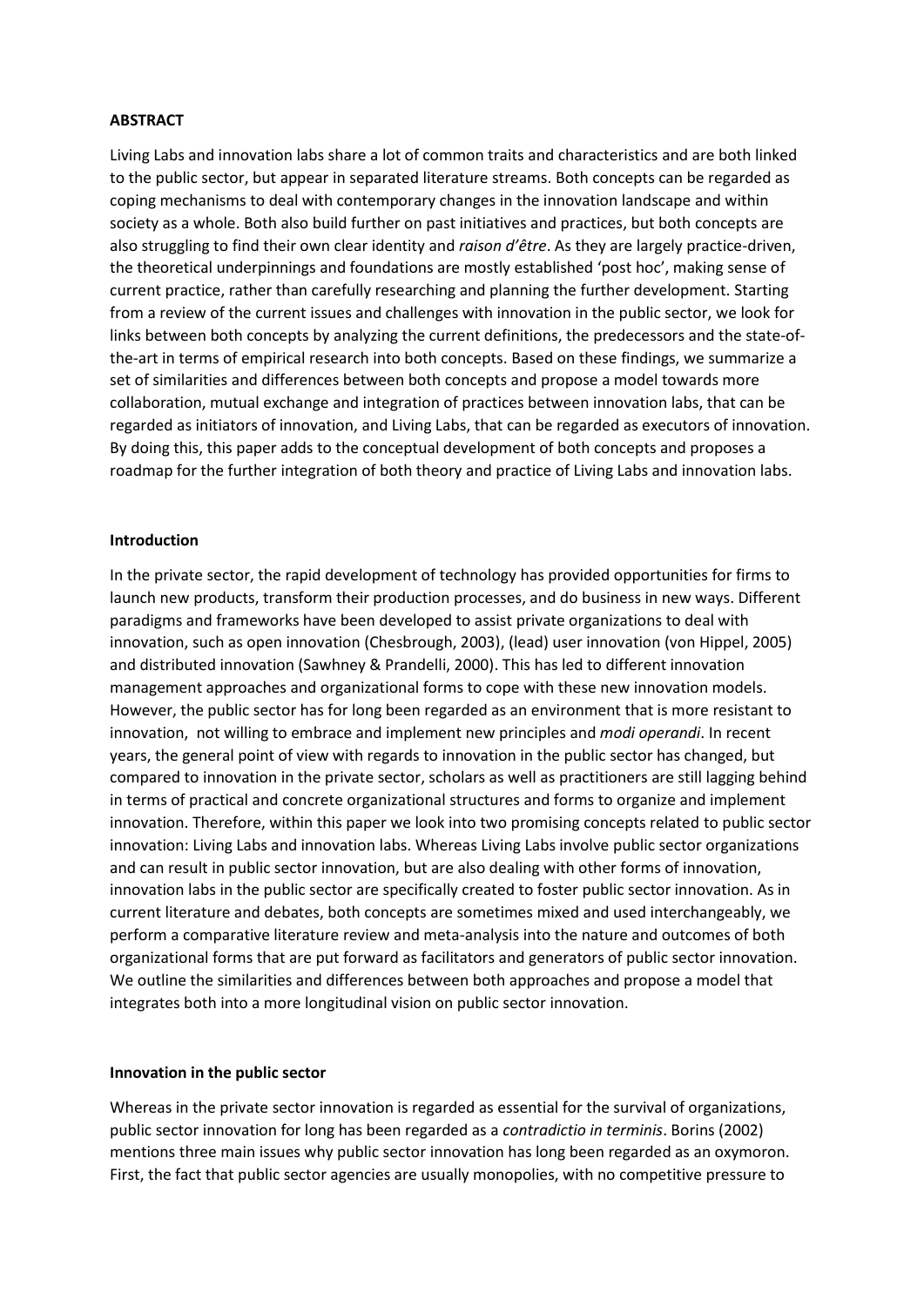innovate, second, the 'fishbowl management' effect as powerful impediment to innovation, where the media and opposition forces are constantly pursuing the exposure of public sector failures, and third, the fact that public sector organizations are usually large bureaucracies structured to perform their core tasks with stability and consistency, fostering resistance to change or disruption of these tasks. Therefore, public organizations are mostly characterized by a culture of risk aversion, and a focus on short-term delivery pressures (Mulgan & Albury, 2003). However, in recent years this vision has shifted, as in more recent literature, there is consensus that innovation should be a core activity of the public sector (see the review of literature in De Vries et al. 2016). Furthermore, there is pressure from politicians who push for public sector innovation for both efficiency and popularity gains with the general public (Potts and Kastelle 2010). Borins (2002) indicates the public sector has faced challenges such as driving down costs to reduce the debt burden and encountered opportunities such as applying information technology. Therefore, public sector innovation helps public services to improve performance and increase public value, respond to the expectations of citizens and adapt to the needs of users while increasing service efficiency and minimizing costs (Mulgan & Albury, 2003).

Mulgan & Albury (2003) point out to the fact that it is crucial to foster continual development and improvement within public sector organizations, as only half of all innovations are initiated at the top. Therefore, maintaining a diversity of staff, paying attention to the needs and expectations of users and frontline staff, and promoting formal creativity techniques are all valuable tools to this end. Managing risks and incubating new ideas means that there is a need for prototypes, as well as the willingness to invest time and resources for their evaluation. The replication of successful pilots and prototypes is often achieved centrally through legislation, or through the dissemination of evaluations, but in contrast to these 'idea-push' models, the private sector literature has emphasized 'diffusion' rather than dissemination. Therefore, the 'push' model of public sector organization contradicts with the more organic 'diffusion of innovation' model that is dominant in private sector innovation. Hartley (2005) identifies an important lesson for policy, practice and research: the need to develop an understanding of innovation which is not over-reliant on the private sector manufacturing literature but reflects the distinctive contexts and purposes of the public sector. There are some similarities in innovation processes and outcomes (from which it is important to learn), but also distinctive and important differences between innovation in private firms and in public service organizations. The private sector literature still focuses mainly on technological innovation, especially new product development, and as innovation in the private sector is driven primarily by competitive advantage—this tends to restrict the sharing of good practice to strategic partners. By contrast, the drivers in the public sector are to achieve widespread improvements in governance and service performance, including efficiencies, in order to increase public value (Moore, 1995). Hence, while public sector can be indirectly the producer of technology (e.g., Internet etc.) as part of being an 'entrepreneurial state' (Mazzucato 2013), it is rarely, if ever, at the core of public sector activities. Public sector innovation is rarely about bringing new products to the market, but covers a wide continuum of process, service, governance, conceptual and also product innovations (De Vries et al. 2016).

Overall, these features suggest that the transfer of theory and empirical findings from private firms to public services is far from straightforward. Accordingly, there is a need for robust theory and evidence derived directly from the public sector. Bommert (2010) states that one might readily accept that the public sector faces complex challenges, which are unmet. However, one might less readily accept that a different form of innovation constitutes a convincing alternative. One reason for this doubt is that research about public sector innovation is rather thin and the level of conceptualization low (Hartley, 2005). For example there are various definitions of what counts as an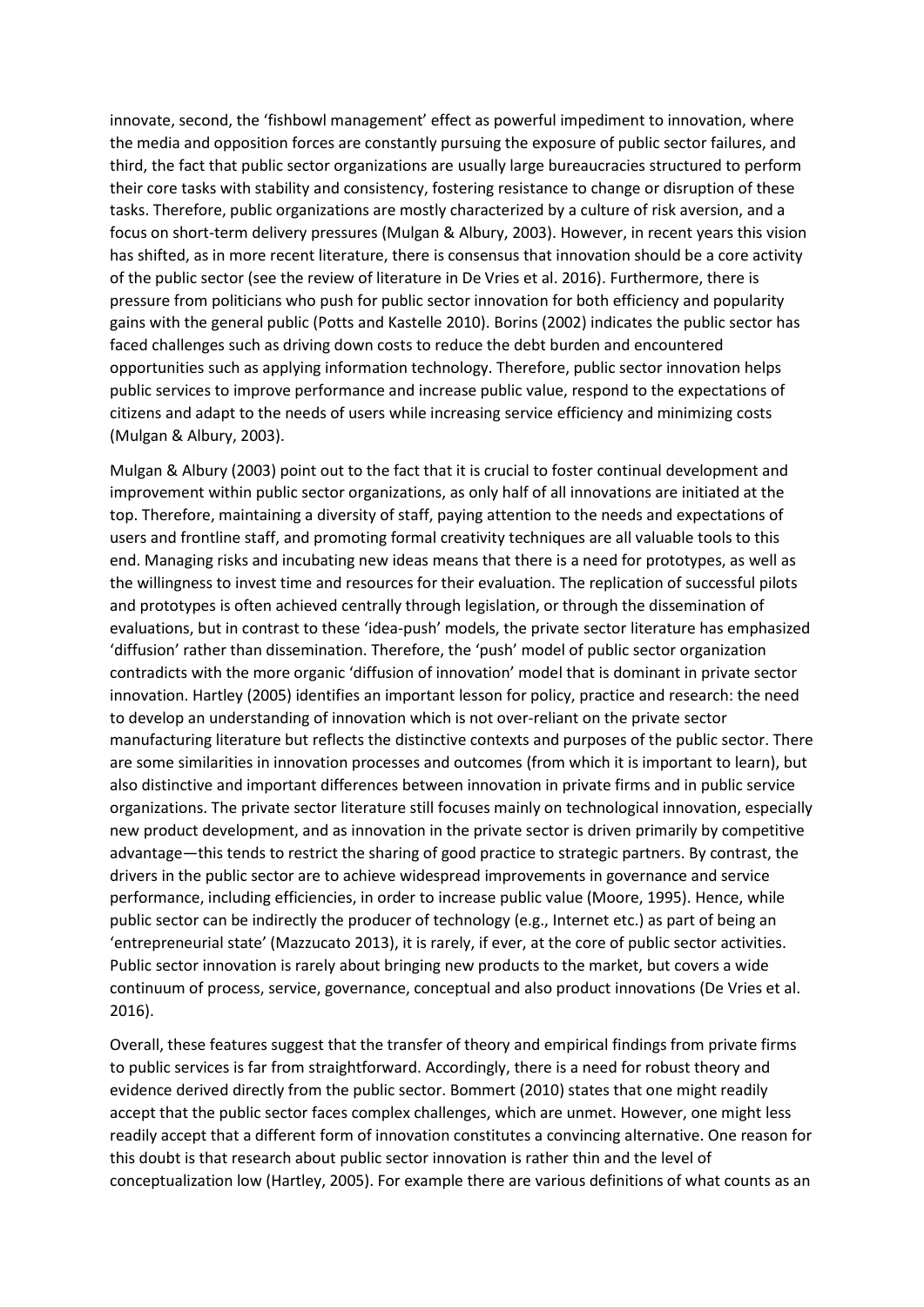innovation in the public sector (Moore, 2005; Kattel et al. 2013, 5-7). In this research environment it is difficult to distinguish innovation from change and clearly establish what is different about the alternative forms of innovation and to claim that one form possesses characteristics which make it more suitable. Consequently, it is very difficult to find a single best way to organize innovation in the public sector (Bekkers et al. 2011).

In accordance with a lot of public sector innovation scholars, Bommert (2010) claims that there is a need for a new form of innovation in the public sector because bureaucratic (closed) ways of innovating do not yield the quantity and quality of innovations necessary to solve emergent and persistent policy challenges (Borins, 2014: 5-7). Modern debates about how to organize innovation in the public sector outline the importance of public sector entrepreneurs, boundary crossing networks, empowerment of citizens and experimental policies – these are issues for which traditional bureaucracies are not well-equipped. Based on these shortcomings the article defines a set of criteria, which a suitable form of public sector innovation needs to fulfill. The article shows that collaborative innovation meets these criteria because it opens the innovation cycle to a variety of actors and taps into innovation resources across borders, overcomes cultural restrictions and creates broad socio-political support for public sector innovation. Collaborative innovation, or the idea to include a broad variety of internal and external actors, can be connected to the concept of networked government (the third mode as discussed by Hartley, 2005), but also refers back to the notions of open innovation (Chesbrough, 2003) and user innovation (von Hippel, 2005) that were conceived primarily in a private sector setting. By means of two case studies, Bommert (2010) illustrates the potential of collaborative innovation for the public sector. However, there is a lack of practical organizational forms that facilitate collaborative innovation. And although innovation in the public sector has received considerable academic interest, most studies have focused on detailed, and sometimes comparative, case studies (Borins, 2002; De Vries et al. 2016).

Therefore, within this paper, we will introduce and discuss two contemporary innovation approaches with links to public sector innovation. Both Living Labs and innovation labs are ways of dealing with innovation without relying purely on the mechanisms and insights from innovation in the private sector. While there is a lot to learn from product and service development in the private sector, policy-makers, managers and researchers in the public sector need to recognize their own contexts more explicitly. Both Living Labs and innovation labs are linked to open and user innovation (Schuurman, 2015; Tõnurist et al., 2015), but have been conceived in a public sector context. However, both concepts seem to be mainly practice driven and are sometimes used interchangeably. Therefore, in the remainder of this paper we will investigate the definitions of both concepts, their main predecessors and the research that has been carried out with regards to their characteristics and outcomes. This will enable to compare both concepts, illustrate similarities and differences, and propose a theoretical and practical link between both, as the literature streams have been strictly separated until now.

## **Innovation labs**

## *Definition*

Innovation labs are defined as hybrids of think tanks, digital R&D labs, social enterprises and charitable organizations (Williamson, 2015). Their mission is twofold: to foster ICT-enabled userdriven service production logic in the public sector as well as to cope with external changes (ICT change, austerity, demand for individualized services). Therefore, innovation labs can be defined as 'islands of experimentation' where public sector can test and scale out public service innovations. It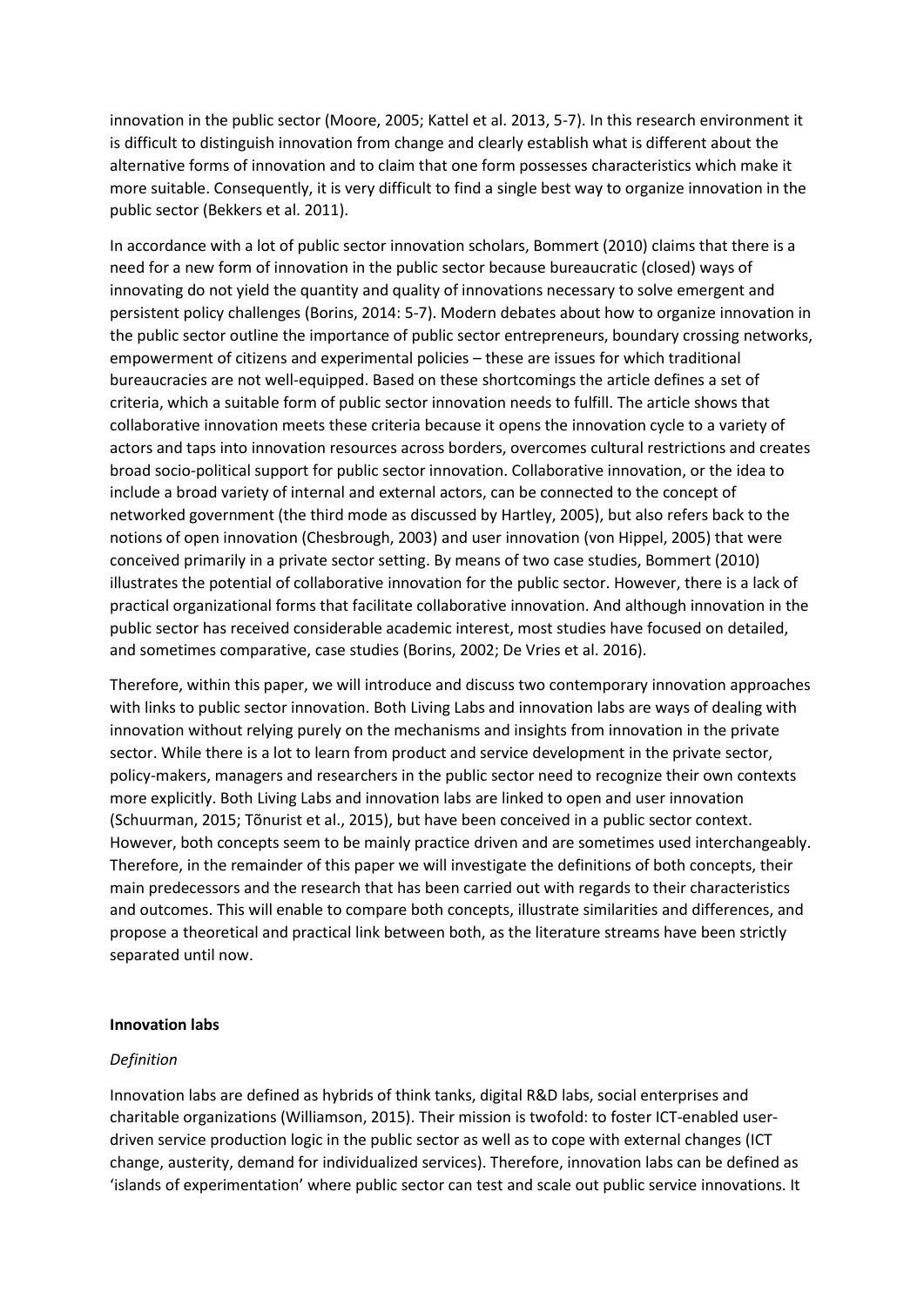follows logically that experimentation assumes some level of autonomy from the existing structures and institutions, and one can understand innovation labs as an attempt to create independent change champions (experimental organizations) within the public sector. Building further on this argument, Tõnurist at al. (2015) define innovation labs as change agents within the public sector that operate with a large autonomy in setting their targets and working methods. They are structurally separated from the rest of the public sector and expected to be able to attract external funding as well as 'sell' their ideas and solutions to the public sector. However, depending on context their organizational build-up can considerably differ. Innovation labs typically have relatively low budgets, are generally small fluid organizations and are dependent on the resources (funds, human resources) they are able to co-opt to their activities externally.

## *Predecessors*

Innovation labs as an attempt to structure (radical) change processes within public organizations are not an entirely new phenomenon (see, e.g., Thompson & Sanders (1998) on the US reinvention labs in 1990s). However, what is different in case of the current wave of innovation labs is the context and logic why these structures have emerged, that is, the combination of user-driven service production logic, the ever-increasing computing power and fiscal austerity. As public sector change is always contextual (Pollitt 2009), there is, thus, a need to gain better understanding on the nature and potential of innovation labs in public sector change. One of the organizational origins of innovation labs in the public sector can be seen in the think tank culture predominant in Anglo-American politics (Williamson, 2015). As such they have been described as purpose-driven do-tanks (Bellefontaine, 2012). They form a loose hybrid of the think tank, the social enterprise and the charitable organization, merged with aspects of the digital R&D lab (all of which are themselves contested, elastic and emergent organizational forms). Broad based characteristics of innovation labs are discussed in various reports and papers (e.g. Westley et al., 2011; Torjman, 2012; John 2014; Puttick et al. 2014; Williamson 2015).

# *Research*

Although in recent years innovation labs have become relatively popular in the public sector – especially since 2010 –, the literature and studies on the subject are still scant. The available papers and reports remain descriptive and informative in nature; most of the provided evidence relying on insider ethnographies (e.g., Mindlab: Christiansen, 2014; Policy Lab: Kimbell, 2015) or document analyses (e.g., Williamson 2015). A report on 16 innovation labs was published in 2013 by the Parsons DESIS lab, whereas Nesta and Bloomberg Philanthropies have published a report on public sector innovation labs that covered 20 such units around the world (Puttick et al., 2014). These reports confirm the definition of innovation labs as hybrid forms, composed of characteristics of other organizational forms in the context of the public sector such as think tanks, R&D labs and social enterprises. Both reports note that what binds innovation labs, is the fact that they act as newly created organizations within the public sector. This way they do not reform existing organizational routines within the current public sector organizations, but also avoid to call on private organizations. With regards to the section on public sector innovation, this avoids the bureaucratic structures that characterize existing public sector organizations, and also avoids a pure implementation of private market innovation logic.

Other efforts to analyze innovation labs include categorizing them by their segment of specialism (e.g. design-focused, psychology-based or technology-based); by sector (e.g. healthcare or education), if they are government-led or -enabled or their potential level of change (incremental or systematic), (Armstrong et al. 2014; Parsons DESIS lab constellation, 2013), and based on their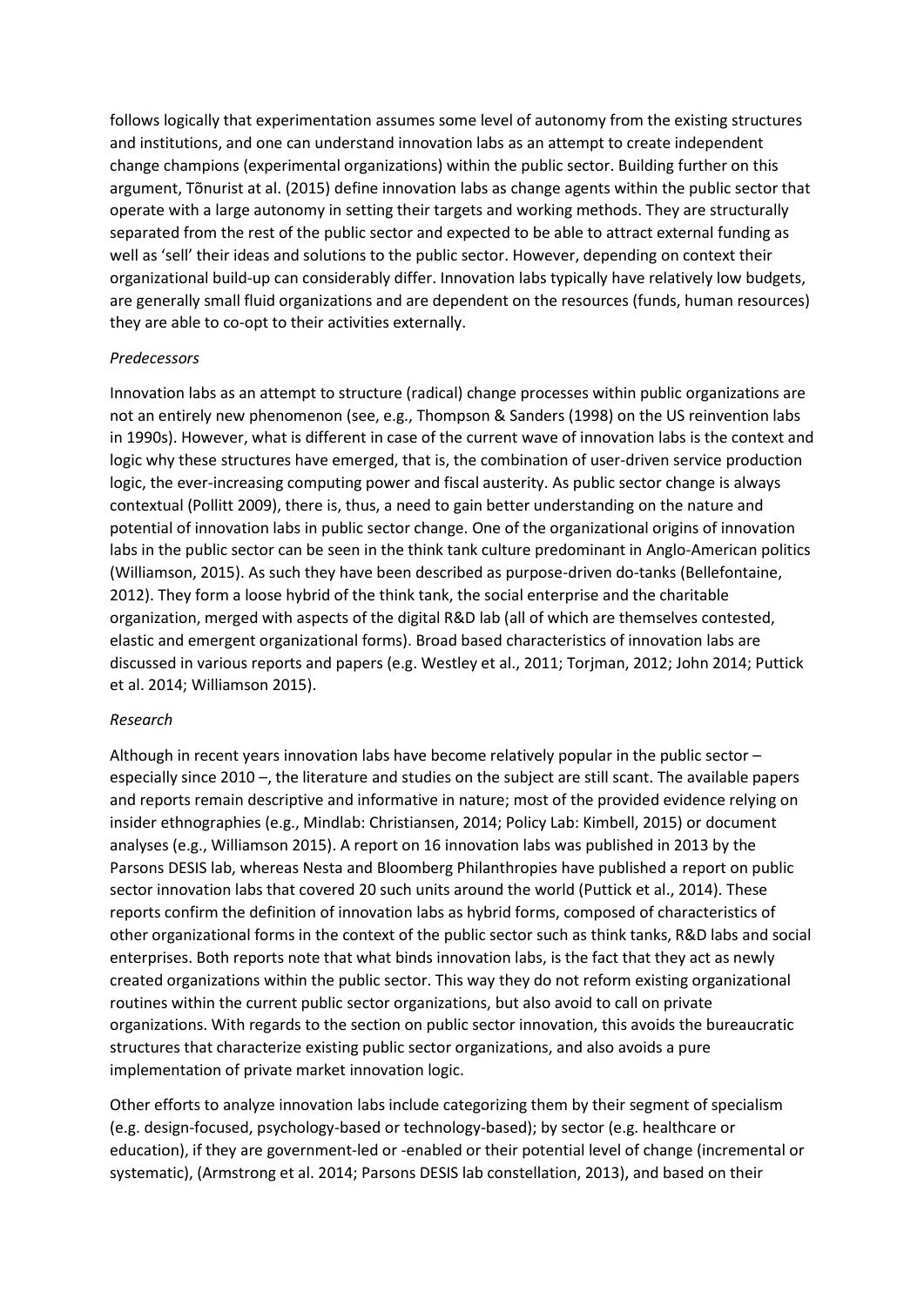operations: developers and creators of innovation (those who respond to specific challenges), enablers (those who bring in insights from outside the public sector), educators (transformers of processes, skills and culture) and architects (concentrating on system and policy level change) (Puttick et al. 2014). Most discussed innovation labs are on the city or national level (a minority on the regional level) and were established in 2000 or later.

However, the mentioned studies do not provide deeper insights into the way innovation labs function. This is done in the most detailed study by Tõnurist et al. (2015). Their study reports an empirical investigation of 26 innovation labs. Mostly based on interviews of the managers from the innovation labs, the specific characteristics are related to the envisioned outcomes and the specificities of innovation in the public sector. By having a self-generated income and low operating budgets, innovation labs do not illicit strenuous performance evaluations nor the need to collect quantitative metrics to make the output of the labs measurable. As innovation labs are relatively small and agile, this forces them to perform in a 'quick and dirty' fashion, resembling start-ups. However, when projects become too big, innovation labs run against existing structures and procurement rules which causes them to hand-over the projects to other departments, which can chose to continue or disband the project. Stakeholder engagement and co-creation with citizens is seen as key, but the outcomes of innovation labs are produced for ministerial departments and other government agencies. This relates to the fact that a large share of the innovation lab activities is funded by the public sector, so this potentially conflicts with the 'self-generated income', smallness, physical separation and autonomous from existing public sector structures key characteristics of innovation labs.

Therefore, Tõnurist et al. (2015) conclude, based on the interviews, that innovation labs operate in a constant tension between the potential to disrupt the existing organization and the necessity to deliver value for their 'sponsors'. They do this by jump-starting and show-casing user-driven service re-design projects, specializing on quick experimentations without having the capabilities and authority to significantly influence upscaling of the new solutions or processes, focusing on prototyping without too much worry for IT capabilities. However, they are not yet an organic part of public sector and its change. The main source of autonomy as well as survival is high level political and/or administrative support, meaning that once an innovation lab loses its sponsors the survival chances diminish radically, creating an interesting paradox and tension, where smaller innovation labs are easier to close down, whereas larger ones face the risk of losing flexibility and freedom to act.

## **Living Labs**

## *Definition*

Living Labs refer to user-centered, open innovation ecosystems based on a systematic user cocreation approach integrating research and innovation processes in real life communities and settings (Ballon & Schuurman, 2015). Living Labs are both practice-driven organizations that facilitate and foster open, collaborative innovation, as well as real-life environments and arenas where both open innovation and user innovation processes, can be studied and subject to experiments, and where new solutions are being developed. This unique capability enables Living Labs to generate concrete, tangible innovations based on user and communities' contributions, and at the same time to advance the (academic) understanding of open and user innovation principles and processes.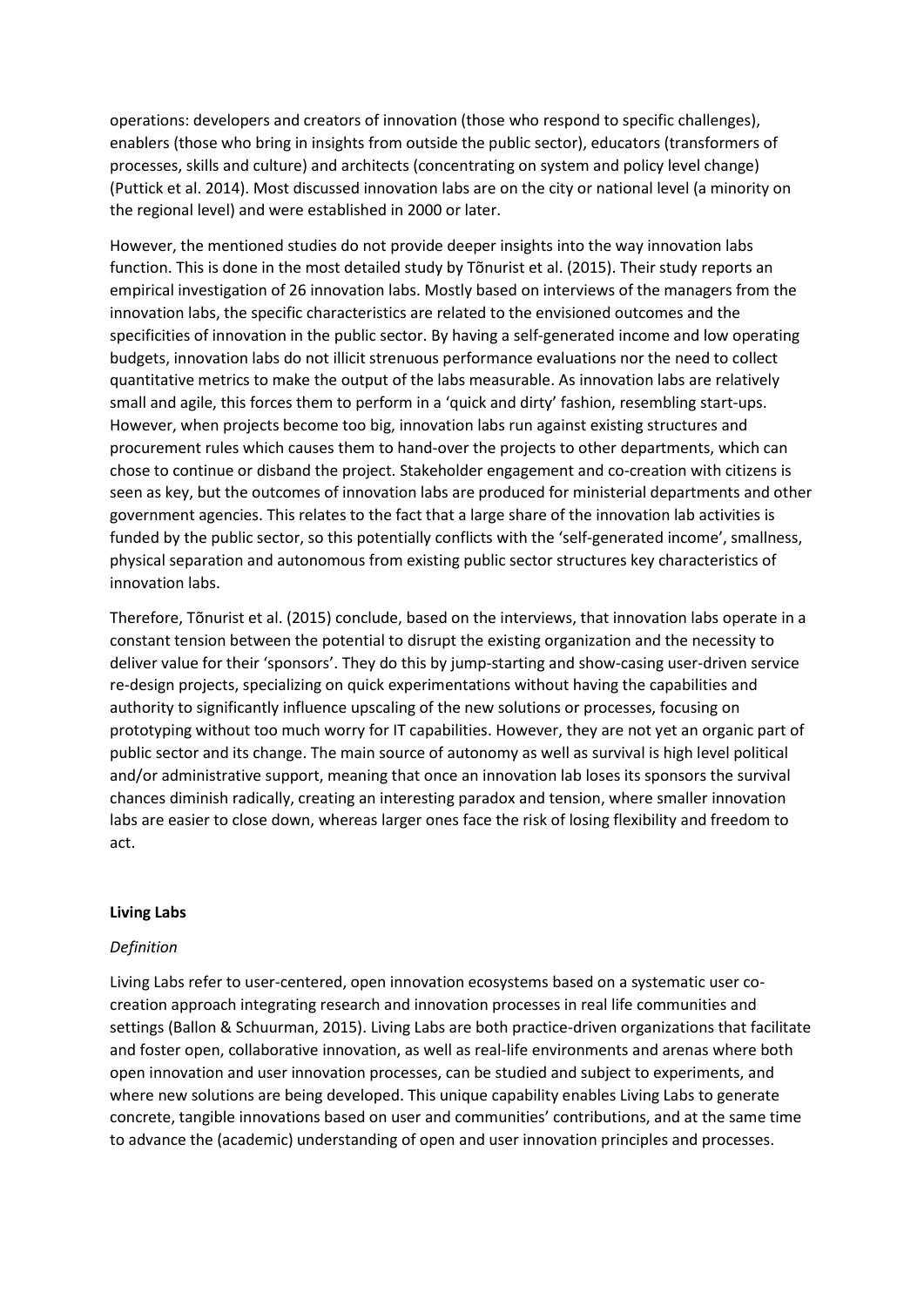Leminen (2013) defines living labs as: "physical regions or virtual realities, or interaction spaces, in which stakeholders form public-private-people partnerships (4Ps) of companies, public agencies, universities, users, and other stakeholders, all collaborating for creation, prototyping, validating, and testing of new technologies, services, products, and systems in real-life contexts". This definition is complemented with Schuurman (2015) who sees Living Labs as an organized approach (as opposed to an ad hoc approach) to innovation consisting of real-life experimentation and active user involvement by means of different methods involving multiple stakeholders, as is implied in the Public-Private-People character of Living Labs. Ståhlbröst (2012) also acknowledges this point of view by referring to Living Labs as both an environment and as an approach, characterized by five main principles: value (delivered to all participating stakeholders), sustainability (of the Living Lab organization), influence (of participating stakeholders on the innovation outcome), realism (integrating real-life context into the innovation process) and openness (towards the contribution of different stakeholders).

## *Predecessors*

At least three important predecessors for the living labs-movement as we know it today can be discerned (Schuurman, 2015). The cooperative design movement, or the Scandinavian tradition of user involvement in IT design processes (Ehn, 1989), can be traced back as far as the 1960s and 70s. Next to the active user involvement, this cooperative design also introduced the facilitation of trial use situations as part of the design process, so as to stage users' hands-on experience with future applications, which puts the focus on the real-life context. In the 1980s there were the European 'social experiments' with IT (Oestmann & Dymond, 2001; Qvortrup, 1987), when all over Europe, various social experiments with IT were started. Social experiments originated in the field of psychology and refer to experiments taking place outside of laboratories and therefore with less physical isolation of subjects and materials, less procedural standardization and longer-lasting treatments when compared to experiments in laboratory settings. From the 1990s onwards 'Digital City'-projects started to blossom (Paskaleva, 2011). The digital city concept took hold in Europe and elsewhere, referring to a number of digital initiatives undertaken by cities, especially related to digital representations of the city, digitally related economic development and urban regeneration initiatives and the provision of Internet access for citizens. Then, towards the end of the 1990s, the proper living lab concept came into use, first in a US setting, which mostly Følstad (2008) refers to as 'living labs as testbeds'. Soon primarily in a European setting, living labs were more regarded as a research concept dealing with the context of the innovation, focusing on co-creation, which is in line with Følstad's second archetype of living labs. These predecessors all had their impact on the current Living Lab movement, with elements still present in current Living Labs (cf. Schuurman, 2015).

### *Research*

Ballon & Schuurman (2015) mention a five year gap between the first Living Lab projects (mainly EUfunded, from 2000 onwards) and the first scientific publications that defined the notion of living labs (Ballon et al, 2005; Eriksson et al., 2005), which they see as evidence of the practice-driven nature of the phenomenon. While there is now a certain body of literature that attempts to clarify and analyze the concept (Følstad, 2008; Almirall et al., 2012; Leminen et al., 2012), living lab practices are still underresearched, and a theoretical and methodological gap continues to exist in terms of the restricted amount and visibility of living lab literature vis-à-vis the rather large community of practice (Schuurman, 2015). Schuurman (2015) proposes to make a distinction between three different levels of analysis within Living Lab phenomena, as Living Labs are complex entities with various activities and interactions taking place between different actors. This model for Living Labs is based on a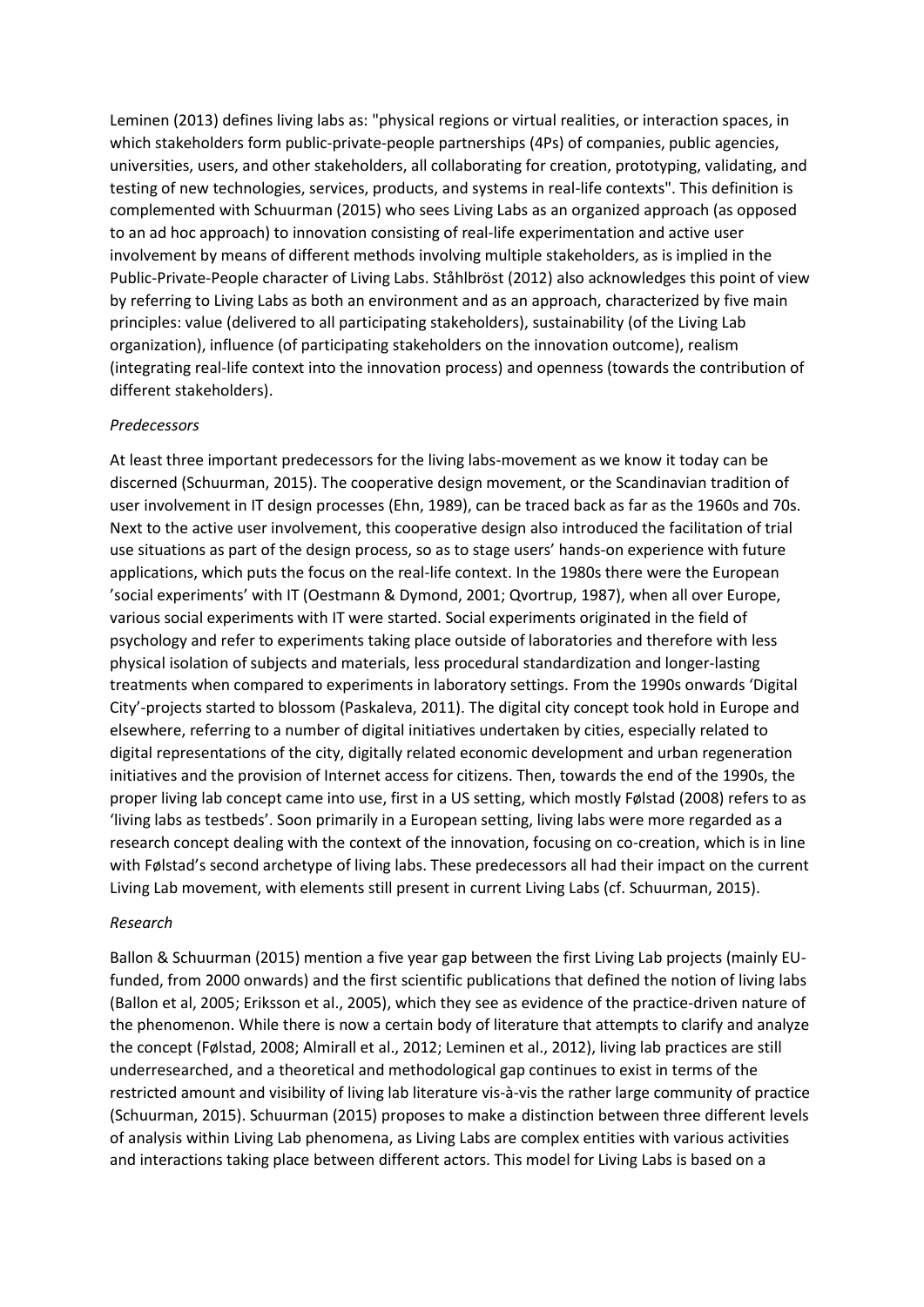practical and theoretical assessment of different Living Labs and helps to define more precisely to what activities or phenomena one is referring to.

The three layers that can be distinguished are the following: a macro level (the Living Lab constellation), the meso level (consisting of a Living Lab innovation project) and the micro level (consisting of the different methodological research steps). On the macro level, a Living Lab is a set of actors and stakeholders that are organized to enable and foster innovation, typically in a certain domain or area, often also with a territorial link or focus. The various assets and capabilities manifest themselves at the micro level, which consist of the different research steps and activities that are carried out within the Living Lab projects. The different projects that are carried out within these Living Lab organizations by means of their methodological toolbox are regarded as the meso level. These projects are aimed at generating and advancing specific innovations or relevant knowledge that enables innovation.

Regarding the different actors active within Living Labs, Leminen (et al., 2012) distinguishes between providers, enablers, utilizers and users. Providers provide the other actors in the Living Lab organization or project with their product or service portfolio. They take care of the (material) infrastructure used for the Living Lab-operations. Providers are mainly private companies that enter into Living Labs to co-develop new products, services, and solutions to their own business or industry needs, and focus more on long term results. To attain these goals through their involvement in general Living Lab operations and (possibly) in the Living Lab cases, driven by utilizers. Enablers can be various public sector actors, non-governmental organizations, or financiers, such as towns, municipalities, or development organizations. This actor provides (financial) resources or policy support in order to start-up and maintain the Living Lab operations. They enable the sustainability of the Living Lab organization and/or setting-up Living Lab projects. Utilizers are 'users' of the Living Lab organization who aim to develop their businesses. Their focus is on developing and testing new products and services. These utilizers use Living Labs as a strategic tool to collect data on test-users of their products or services and collaborate with other stakeholders in the Living Lab ecosystem. These actors drive short-term Living Lab projects and can be regarded as short-term, ad hoc 'consumers of the Living Lab'. They do this in Living Lab projects. Users are the 'end-users' that are being involved in the Living Lab-operations and in the (short-term) Living Lab projects. In some Living Labs, existing user groups or user communities are involved, while in others the Living Lab-operations themselves facilitate the formation of a (Living Lab) user community. Depending on the actor that drives the Living Lab organization, and the focus of the activities, this leads to different 'types' of Living Labs, such as (1) research Living Labs focusing on performing research on different aspects of the innovation process , (2) corporate Living Labs that focus on having a physical place where they invite other stakeholder (e.g. citizens) to co-create innovations with them , (3) organizational Living Lab where the members of an organization co-creatively develop innovations , and (4) intermediary Living Labs in which different partners are invited to collaboratively innovate in a neutral arena. Due to the constant development of the concept other types of Living Labs certainly exists. This illustrates the broad diversity of Living Lab organizations, as well as innovation outcomes.

## **Discussion & conclusion**

Although innovation in the public sector has for long been regarded as a *contradictio in terminis*, contemporary scholars and practitioners agree that innovation is necessary in order to deal with contemporary societal challenges. However, innovation in the public sector requires specific approaches and adaptation of frameworks, tools and 'best practices' from the private sector, as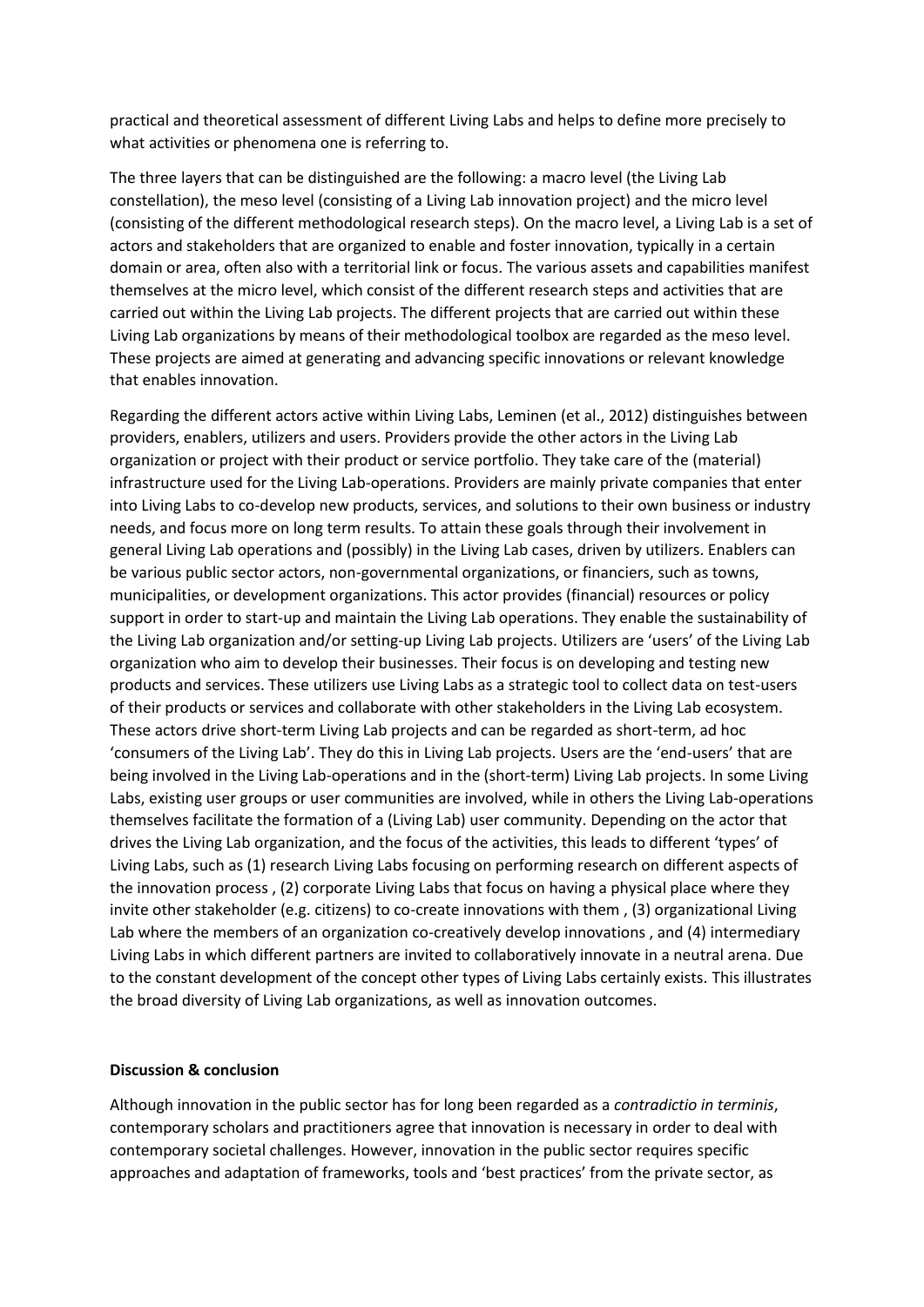literature and research reveal that the circumstances and needs for innovation are sometimes fundamentally different. Collaborative innovation approaches are put forward as a response to the specific challenge of public sector innovation, although the current literature mainly deals with case studies and fails to concretely transfer and adapt the insights from innovation theories in the private sector. Within this paper, we investigated Living Labs and innovation labs as possible solutions for public sector innovation.

Both Living Labs and innovation labs are mainly practice-driven concepts which started to blossom around the turn of the millennium. Both can be regarded as ways of dealing with the changing environment and the changing role and nature of innovation. The turn of the century also coincides with new paradigms and frameworks for innovation, such as Open Innovation, User Innovation and mixed forms of both, that are mainly linked to private sector innovation. In the specific context of public sector innovation, the literature also points out to the necessity of innovation, bearing in mind the specific context of the public sector. Therefore, the 'private sector' concepts cannot be imposed and introduced directly in a public setting, but require adaptation. One main issue was the definition of innovation, which should be extended in the public context beyond product and service innovation towards other forms such as process innovation. The literature puts forward collaborative innovation as best practice and necessity in the public sector, but fails to deliver concrete and practical frameworks to facilitate this.

| <b>Innovation labs</b>                         | <b>Living Labs</b>                             |
|------------------------------------------------|------------------------------------------------|
| Focus on ideation & 'quick & dirty'            | Focus on innovation development & real-life    |
| experimentation                                | experimentation                                |
| Multi-disciplinary team                        | Multi-stakeholder organization                 |
| Potentially citizen-centric                    | A priori user-centric                          |
| Public sector innovation projects              | Public as well as private sector innovation    |
|                                                | projects                                       |
| More agile and volatile due to their smallness | More formal at the organizational level due to |
| and relative independence                      | multi-stakeholder partnerships                 |
| Focus on problem and idea definition           | Focus on methodology and knowledge             |
|                                                | generation                                     |
| <b>Initiators</b>                              | Executors                                      |

Table 1. Comparison of core characteristics

Source: Authors.

Both innovation labs and Living Labs can be regarded as practice-driven concepts that provide a more structured way to implement collaborative innovation in the public sector, building further on the principles and notions of Open and User Innovation. There are certainly similarities and overlap between both concepts, but based on our exploratory literature review, we conclude that both are fundamentally different and can even be regarded as logical extensions of each other. Main similarities are the focus on experimentation, a strong link with ICT (both as enabler and outcome) and a collaborative, user-centric attitude. However, we also discovered major differences.

First, whereas innovation labs in this new wave of labs are conceived exclusively in a public sector or third sector context (especially in connection to social innovation labs), Living Labs have a broader application domain and are utilized for both private sector as well as public sector innovation. Therefore, innovation labs are slightly more easy to define, whereas Living Labs' definition is still more high level. However, this can also be due to the fact that innovation labs are much less studied compared to Living Labs and thus, their intricacies and differences have not been so extensively outlined.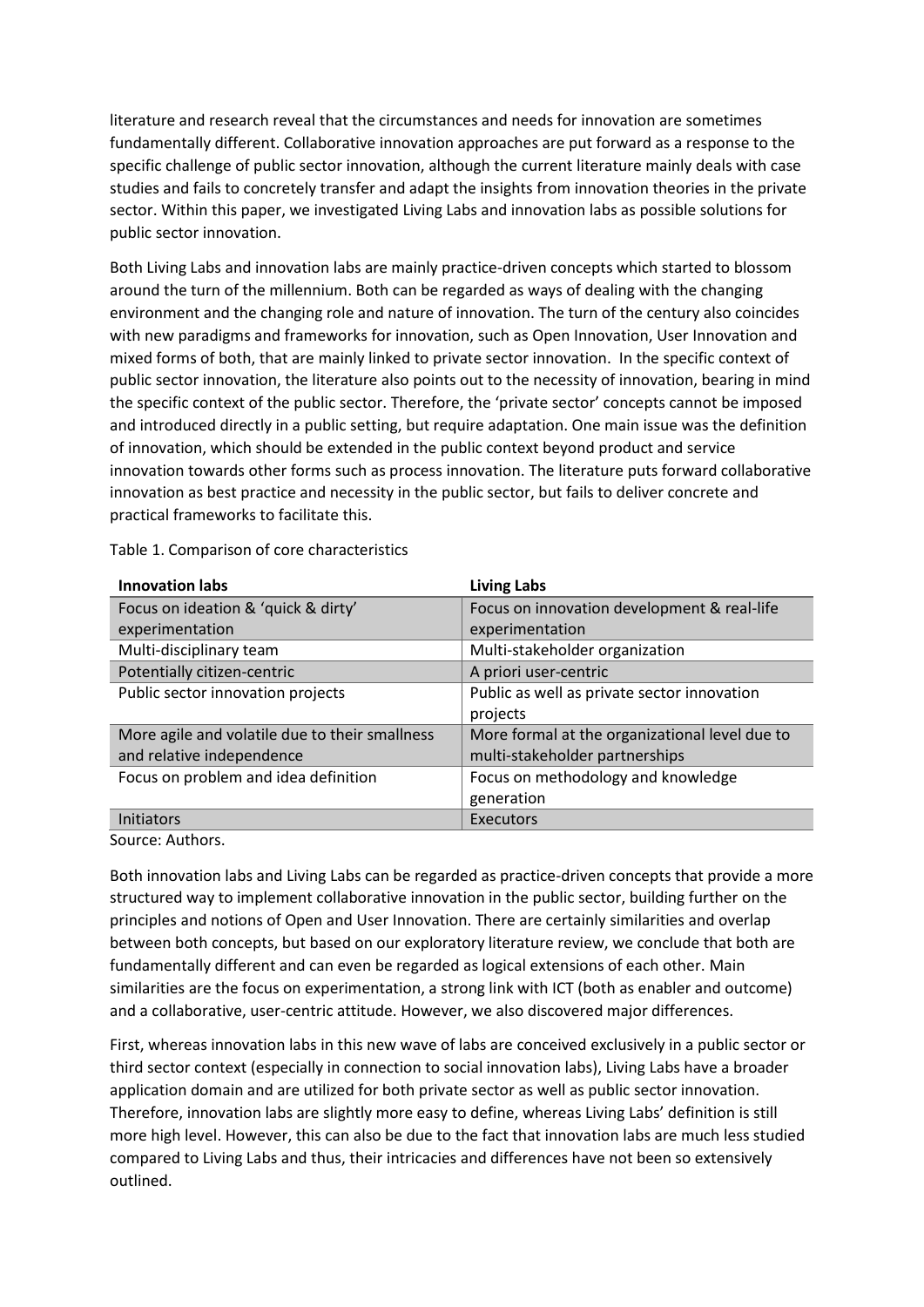This also related to the second point, as both innovation labs and Living Labs are multi-disciplinary, but in Living Labs this is the result of the multi-stakeholder nature of the organization (Living Labs are public-private-people partnerships), whereas innovation labs are smaller and consist of one team with people from different backgrounds. Thus, in public sector innovation labs the methodologies used tend to depend on the capabilities and background of the people involved, and are not a priori citizen-centric. In Living Labs the collaborative focus is a built-in characteristic of the organization.

Third, building further on the previous, whereas innovation labs are smaller and more agile, they are also shorter-lived and thus sometimes only operational for one or a few concrete projects; highly dependent on high level political or administrative patronage and not that interwoven with the traditional organizational structures. This makes public sector innovation labs more 'volatile'. Living Labs on the contrary are characterized by a multi-stakeholder organization set-up to conduct multiple innovation projects (cf. the sustainability principle). Interdependencies between different partners make these organizations more inert.

Fourth, the operating time frames of Living Labs and public sector innovation labs can differ considerably. While this is connected to the initiator-executor role of these organizations (see Table 1 above), the concept of a 'Living' Lab also often infers the collection of information and feedback for innovative solutions/policy measures over a period of time in a real life context. In innovation labs the long-term measurement efforts are rather unique (if present at all) and concentrate on the predesign phase in the innovation process.

Fifth, in Living Labs the goal is to learn and grow as an organization by means of different innovation projects, where these projects also are more likely to cover a longer proportion of the innovation process. Innovation labs have thus far focused on the ideation and genesis stage of innovation, and then let go of the project afterwards. This is due to the fact most of these organizations do not control the implementation phase of the innovations as many responsibilities can be fragmented over different public sector organizations, thus, making it time-consuming for small teams to follow up on innovations. This is also related to the fourth point: as public sector innovation labs tend to have weaker ties with the surrounding organizations, it is more difficult to build up long-term partnerships, while for Living Labs the latter seems to be a precondition for their existence.

Therefore, we regard both concepts as very promising and valuable for public sector innovation. Both can be seen as operating on a continuum, where one might see Living Labs as the ideal structures to pick up the raw ideas or prototype solutions, delivered by innovation labs, and focus on the actual implementation and execution stage, including real-life testing. However, in practice both concepts seem to be part of different literature streams and (academic) debates. Furthermore, as innovation labs operate more in the public sector they encounter organizational and cultural barriers that may not be present in Living Labs where the partnerships between sectors are more balanced. Therefore we would argue for more studies and research regarding the nature, outcomes and possible integration of both concepts for public sector innovation. As next steps, we would foresee workshops and joint meetings with practitioners as well as scholars from both innovation labs and Living Labs to exchange current practices and outcomes, as a first step towards a conceptual and practical integration. This would also pave the way for further experimentation and data gathering to facilitate robust theory building regarding innovation in the public sector.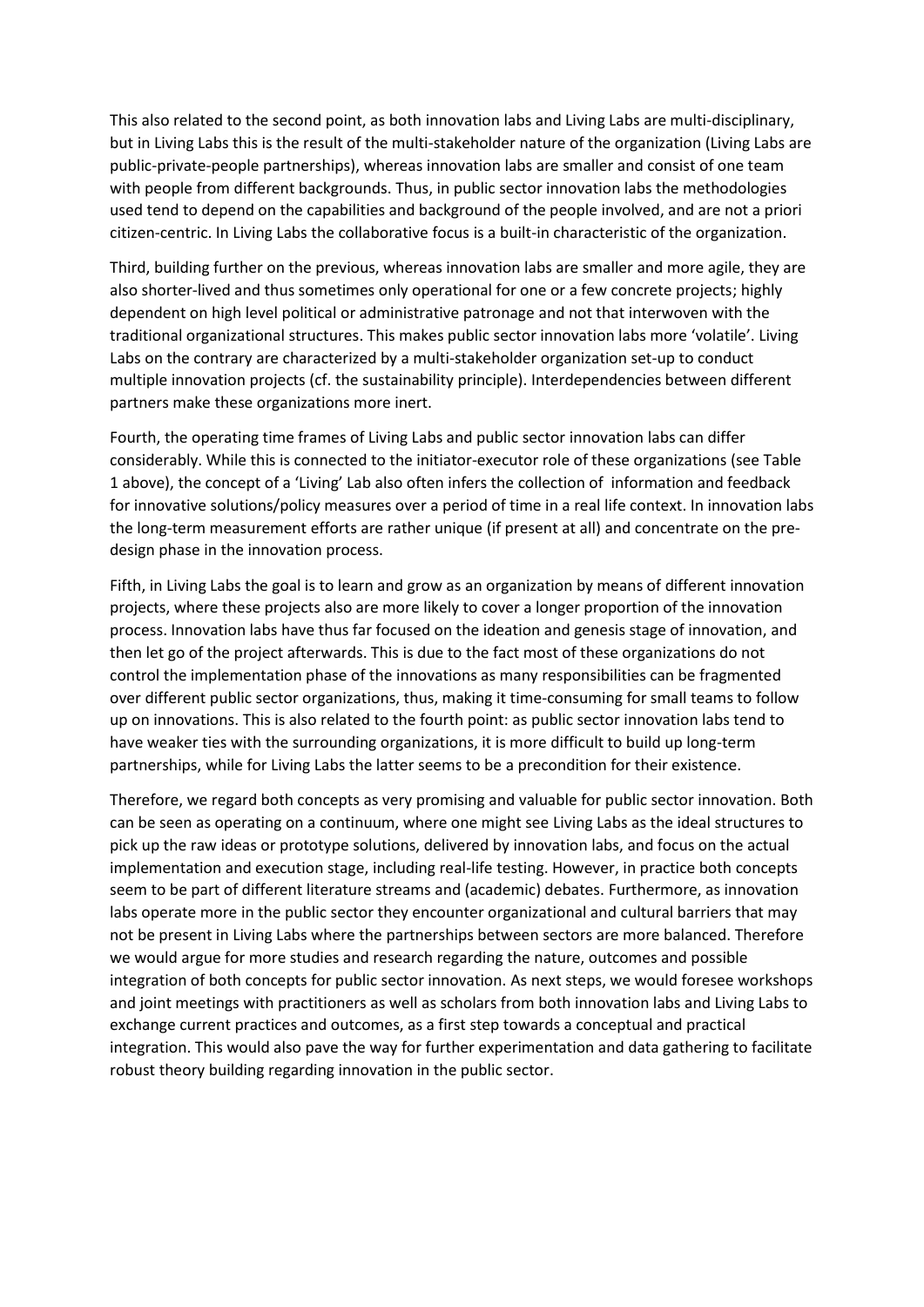## **REFERENCES**

Almirall, E., Lee, M., & Wareham, J. (2012). Mapping living labs in the landscape of innovation methodologies. Technology Innovation Management Review, 2(9), 12.

Armstrong, R., Waters, E., Moore, L., Dobbins, M., Pettman, T., Burns, C., ... & Petticrew, M. (2014). Understanding evidence: a statewide survey to explore evidence-informed public health decisionmaking in a local government setting. Implementation Science, 9(1), 188.

Ballon, P., Pierson, J., & Delaere, S. (2005). Test and experimentation platforms for broadband innovation: Examining European practice. Available at SSRN 1331557.

Ballon, P., & Schuurman, D. (2015). Living labs: concepts, tools and cases. info, 17(4).

Bekkers, V.J., Edelenbos, J. & Steijn, B. (2011). Innovation in the public sector: Linking capacity and leadership. Houndsmills: Palgrave McMillan.

Bellefontaine, T. (2012). Innovation Labs: Bridging Think Tanks and Do Tanks. Policy Horizons Canada.

Borins, S. (2002). Leadership and innovation in the public sector. Leadership & Organization Development Journal, 23(8), 467-476.

Borins, S. (2014). The Persistence of Innovation in Government. Washington DC: Brookings Institution Press.

Chesbrough, H. (2003). The logic of open innovation: managing intellectual property. California Management Review, 45(3), 33-58.

Christiansen, J. 2014. The Irrealities of Public Innovation. PhD thesis. Aarhus University.Chesbrough, H. (2003). The logic of open innovation: managing intellectual property. California Management Review, 45(3), 33-58.

De Vries, H., Bekkers, V. and Tummers, L., 2016. Innovation in the public sector: A systematic review and future research agenda. Public Administration, 94(1), 146-166.

Ehn, P. (1989). The Art and Science of Designing Computer Artifacts. Scandinavian Journal of Information Systems, 1(1), 3.

Eriksson, M., Niitamo, V. P., & Kulkki, S. (2005). State-of-the-art in utilizing Living Labs approach to user-centric ICT innovation-a European approach. Lulea: Center for Distance-spanning Technology. Lulea University of Technology Sweden: Lulea.

Følstad, A. (2008). LIVING LABS FOR INNOVATION AND DEVELOPMENT OF INFORMATION AND COMMUNICATION TECHNOLOGY: A LITERATURE REVIEW. eJOV: The Electronic Journal for Virtual Organization & Networks, 10.

Hartley, J. (2005). Innovation in governance and public services: Past and present. Public money and management, 25(1), 27-34.

John, P. (2014) Policy entrepreneurship in UK central government: The behavioural insights team and the use of randomized controlled trials Peter John Department of Political Science, University College London, UK.

Kattel, R.; Cepilovs, A.; Drechsler, W.; Kalvet, T.; Lember, V.; Tõnurist, P. (2014) Can we measure public sector innovation? A literature review. LIPSE Working papers, 2, 1-45.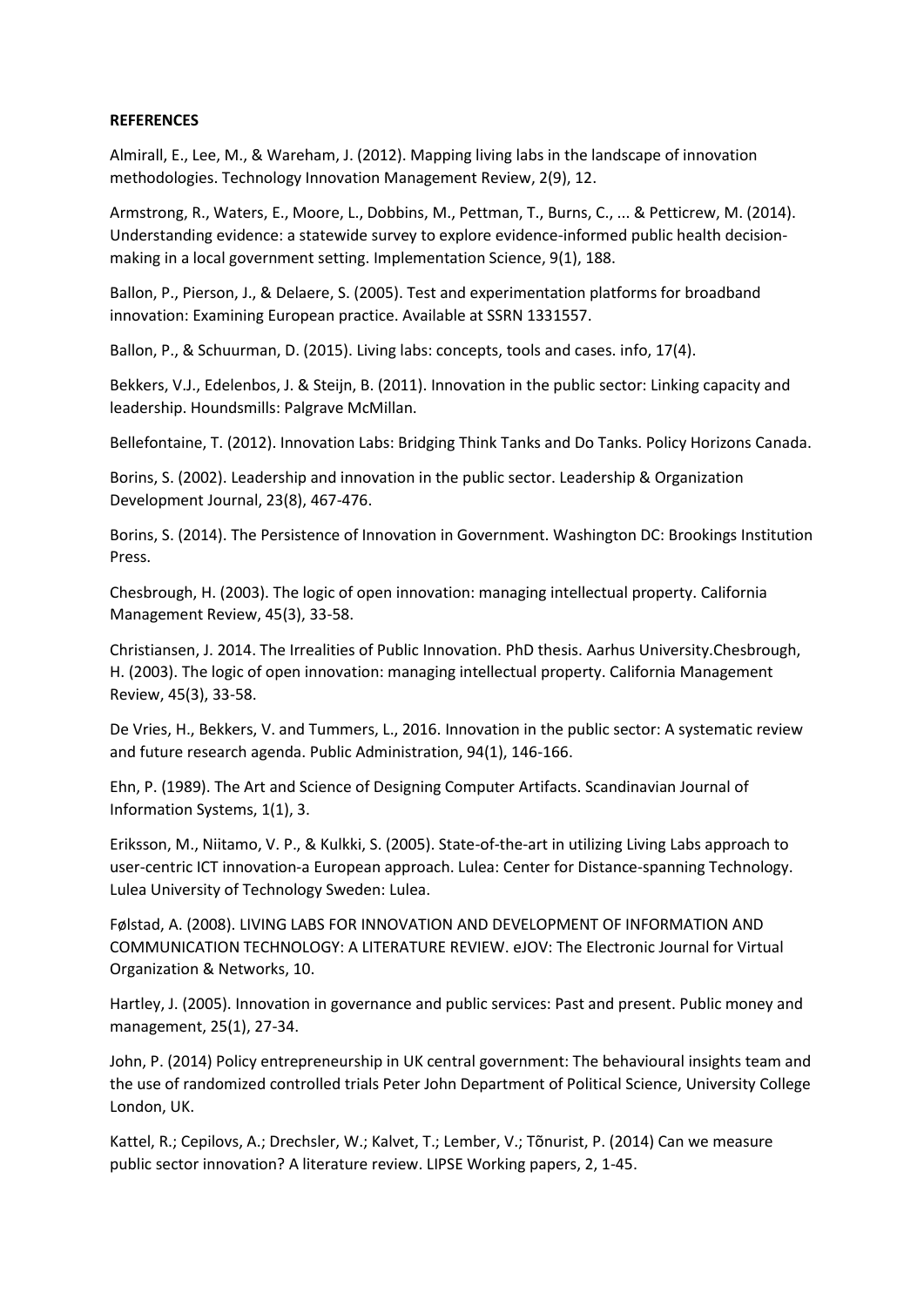Kimbell, L. 2015. Applying Design Approaches to Policy Making: Discovering Policy Lab. Brighton: University of Brighton.

Leminen, S., Westerlund, M., & Nyström, A. G. (2012). Living Labs as open-innovation networks. Technology Innovation Management Review, 2(9).

Leminen, S. (2013). Coordination and participation in living lab networks. Technology Innovation Management Review, 3(11).

Mazzucato, M., 2015. The entrepreneurial state: Debunking public vs. private sector myths. London: Anthem Press.

Moore, M. H. (2005). Break-through innovations and continuous improvement: Two different models of innovative processes in the public sector. Public Money and Management, 25(1), 43-50.

Mulgan, G. and Albury, D. (2003), Innovations in the Public Sector (Cabinet Office, London).

Oestmann, S., & Dymond, A. C. (2001). Telecentres—Experiences, lessons and trends. Telecentres: Case studies and key issues, 1.

Paskaleva, K. A. (2011). The smart city: A nexus for open innovation?. Intelligent Buildings International, 3(3), 153-171.

Potts, J. and Kastelle, T., 2010. Public sector innovation research: What's next?. Innovation, 12(2), pp.122-137.

Puttick, R., Baeck, P. and Colligan, P. (2014) i–teams: the teams and funds making innovation happen in governments around the world. Nesta and Bloomberg Philanthropies.

Qvortrup, L. (1987). Social Experiments with LT.: Social Basis, Pilot Definition, Future Perspectives. Social Experiments with Information Technology and the Challenges of Innovation. Dordrecht, 271- 300.

Sawhney, M., & Prandelli, E. (2000). Communities of creation: managing distributed innovation in turbulent markets. California management review, 42(4), 24-54.

Schuurman, D. (2015). Bridging the gap between Open and User Innovation?: exploring the value of Living Labs as a means to structure user contribution and manage distributed innovation (Doctoral dissertation, Ghent University).

Ståhlbröst, A. (2012). A set of key principles to assess the impact of Living Labs. International Journal of Product Development, 17(1-2), 60-75.

Thompson, J. R., & Sanders, R. P. (Eds.). (1998). Transforming government: Lessons from the reinvention laboratories. Jossey-Bass Incorporated Pub.

Torjman, L. (2012) Labs: Designing the Future. Toronto. MaRS.

Tõnurist, P., Kattel, R., & Lember, V. (2015). Discovering Innovation Labs in the Public Sector (No. 61). TUT Ragnar Nurkse School of Innovation and Governance.

Von Hippel, E. (2005). Democratizing innovation: The evolving phenomenon of user innovation. Journal für Betriebswirtschaft, 55(1), 63-78.